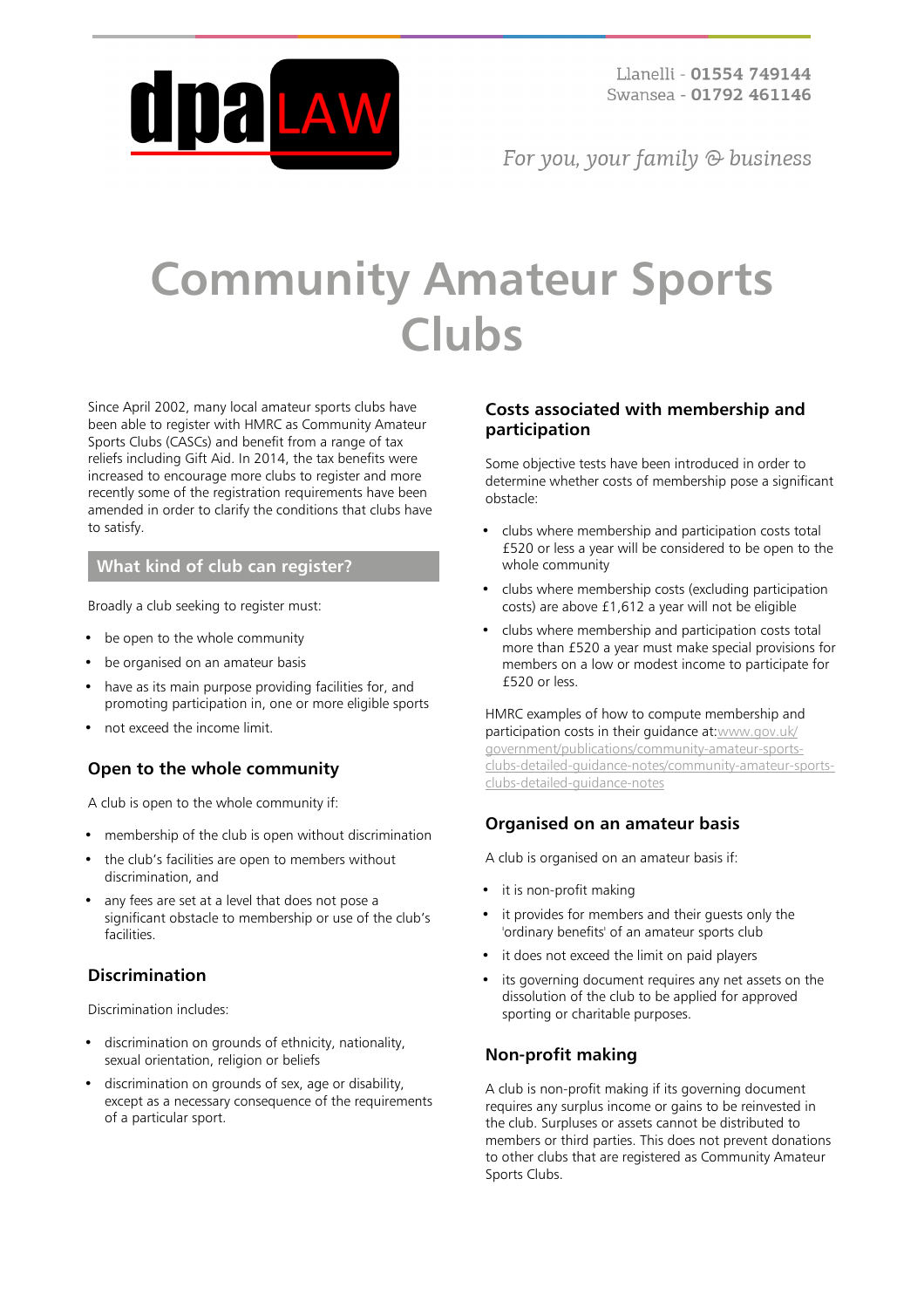# **'Ordinary benefits' of an amateur sports club**

The ordinary benefits of an amateur sports club include:

- provision of sporting facilities
- reasonable provision and maintenance of club-owned sports equipment
- provision of suitably qualified coaches
- provision, or reimbursement of the costs, of coaching courses
- reimbursement of necessary and reasonable travel expenses and subsistence expenses incurred by players and officials travelling to away matches
- sale or supply of food or drink as a social adjunct to the sporting purposes of the club.

HMRC, in their guidance provide examples of what are necessary and reasonable travel and subsistence expenses.

#### **Payments to members**

A club is allowed to:

- enter into agreements with members for the supply to the club of goods or services or
- employ and pay remuneration to staff who are club members.

So a CASC could pay members for services such as coaching or grounds maintenance but would not, for example, normally pay members to play. However under new regulations clubs are allowed to pay a maximum of £10,000 a year in total to players to play for the club.

#### **Eligible sports**

Eligible sports are defined in the legislation by reference to the Sports Council's list of recognised activities. This can accessed using the following link: [www.sportengland.org/](http://www.sportengland.org/our-work/national-work/national-governing-bodies/sports-that-we-recognise/) [our-work/national-work/national-governing-bodies/sports](http://www.sportengland.org/our-work/national-work/national-governing-bodies/sports-that-we-recognise/)[that-we-recognise/](http://www.sportengland.org/our-work/national-work/national-governing-bodies/sports-that-we-recognise/)

#### **Promoting participation in an eligible sport**

A club must promote participation in an eligible sport and also provide facilities for playing the sport. To meet this objective, a club must ensure at least 50% of the members are 'participating members'. To be a participating member they must participate in the sporting activities of the club on a number of occasions that is equal to or more than the club's 'participation threshold'. The participation threshold is based on the number of weeks in the club's accounting period.

Some clubs have the main purpose of providing social leisure facilities. If this is the case they will not be able to register as CASCs, because these clubs are principally places for people to meet for social purposes even though some sporting activities take place.

# **The income limit condition**

All CASCs must meet an income condition which aims to ensure that CASCs are mainly sports clubs rather than mainly commercial clubs with sports activities. The income condition applies to the turnover received from broadly commercial transactions with non-members, where the club is offering a commercial service or supply, for example sales of food and drink. Any income from renting out property is to be included eg renting out the club's grounds.The maximum amount of turnover that a club may receive under the income condition is £100,000 a year, excluding VAT.

Clubs are able to generate unlimited income from transactions with their members. Investment income and donations received is also excluded from the income condition.

This condition is treated as having effect from 1 April 2010.

# **Tax reliefs for registered CASCs**

CASCs can reclaim basic rate tax on Gift Aid donations made to them by individuals but CASC subscriptions are not eligible as Gift Aid payments.

CASCs are treated as companies for tax purposes. Therefore their profits may be chargeable to corporation tax.

CASCs can claim the following tax reliefs:

- exemption from Corporation Tax on profits from trading where the turnover of the trade is less than £50,000
- exemption from Corporation Tax on income from property where the gross income is less than £30,000
- exemption from Corporation Tax on interest received
- exemption from Corporation Tax on chargeable gains.

It should be noted that if trading turnover exceeds £50,000, all the trading profit is assessable to corporation tax.

## **Example**

A CASC runs a trade with turnover of £60,000 and profit of £6,000. Because the turnover exceeds the £50,000 limit the profit is taxable. The CASC also has gross rental income of £12,000. The gross rental income is below the exemption limit and is not taxable.

# **Claiming the tax reliefs**

Where a CASC receives a tax return, relief can be claimed in the return. However most clubs do not receive a tax return each year. If the club has had tax deducted from its income or if it has received Gift Aid payments, it can claim a repayment from HMRC.